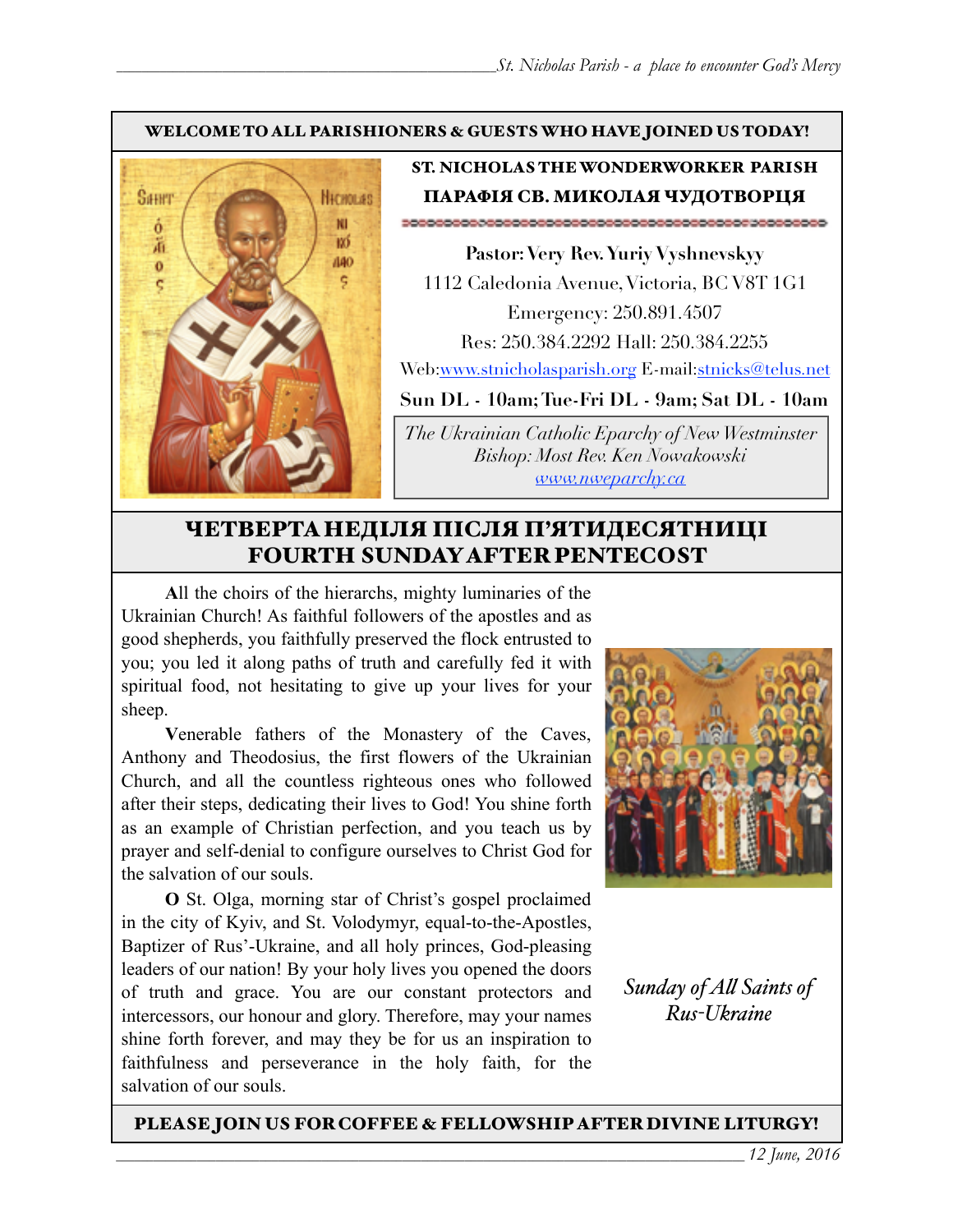| <b>SUNDAY HYMNS</b>                                                                                                                                                                                                                                                                                                                                                                                                                                                                                                                                                                                                                                                                                                                 |                |                                                                         |                                                             |                |           |
|-------------------------------------------------------------------------------------------------------------------------------------------------------------------------------------------------------------------------------------------------------------------------------------------------------------------------------------------------------------------------------------------------------------------------------------------------------------------------------------------------------------------------------------------------------------------------------------------------------------------------------------------------------------------------------------------------------------------------------------|----------------|-------------------------------------------------------------------------|-------------------------------------------------------------|----------------|-----------|
| <b>OPENING HYMN</b>                                                                                                                                                                                                                                                                                                                                                                                                                                                                                                                                                                                                                                                                                                                 |                | В Страсі I Покорі / We Are Gathered Here To Worship pg. 234-235         |                                                             |                |           |
| <b>COMMUNION HYMN</b>                                                                                                                                                                                                                                                                                                                                                                                                                                                                                                                                                                                                                                                                                                               |                | Пливи Світами / Let All Creation Sing Out In Triumph pg. 256-257        |                                                             |                |           |
| <b>CLOSING HYMN</b>                                                                                                                                                                                                                                                                                                                                                                                                                                                                                                                                                                                                                                                                                                                 |                | Наче Повний Голос Дзвону/Having Shared Your Loving Kindness pg. 270-271 |                                                             |                |           |
| Please join us today in singing our Sunday hymns!                                                                                                                                                                                                                                                                                                                                                                                                                                                                                                                                                                                                                                                                                   |                |                                                                         |                                                             |                |           |
| <b>SUNDAY &amp; DAILY SCHEDULE</b>                                                                                                                                                                                                                                                                                                                                                                                                                                                                                                                                                                                                                                                                                                  |                |                                                                         |                                                             |                |           |
| SUNDAY, June 12                                                                                                                                                                                                                                                                                                                                                                                                                                                                                                                                                                                                                                                                                                                     |                |                                                                         | Divine Liturgy - for the Parishioners of St Nicholas Parish |                | 10:00 AM  |
| MONDAY, June 13                                                                                                                                                                                                                                                                                                                                                                                                                                                                                                                                                                                                                                                                                                                     |                | <b>NO SERVICES</b>                                                      |                                                             |                | ********* |
| TUESDAY, June 14                                                                                                                                                                                                                                                                                                                                                                                                                                                                                                                                                                                                                                                                                                                    |                | <b>NO SERVICES</b>                                                      |                                                             |                | ********* |
| WEDNESDAY, June 15                                                                                                                                                                                                                                                                                                                                                                                                                                                                                                                                                                                                                                                                                                                  |                | <b>NO SERVICES</b>                                                      |                                                             |                | ********* |
| THURSDAY, June 16                                                                                                                                                                                                                                                                                                                                                                                                                                                                                                                                                                                                                                                                                                                   |                | Divine Liturgy of St John Chrysostom                                    |                                                             |                | 9:00 AM   |
| FRIDAY, June 17                                                                                                                                                                                                                                                                                                                                                                                                                                                                                                                                                                                                                                                                                                                     |                | Divine Liturgy of St John Chrysostom                                    |                                                             |                | 9:00 AM   |
| SATURDAY, June 18                                                                                                                                                                                                                                                                                                                                                                                                                                                                                                                                                                                                                                                                                                                   |                | Divine Liturgy of St John Chrysostom                                    |                                                             |                | 9:00 AM   |
| SUNDAY, June 19                                                                                                                                                                                                                                                                                                                                                                                                                                                                                                                                                                                                                                                                                                                     |                | Divine Liturgy - for the Parishioners of St Nicholas Parish             |                                                             |                |           |
| Please Note: to request a Divine Liturgy for a special intention, please see Fr. Yuriy to arrange for it!                                                                                                                                                                                                                                                                                                                                                                                                                                                                                                                                                                                                                           |                |                                                                         |                                                             |                |           |
| <b>SUNDAY EPISTLE READERS</b>                                                                                                                                                                                                                                                                                                                                                                                                                                                                                                                                                                                                                                                                                                       |                |                                                                         |                                                             |                |           |
| <b>DATE</b>                                                                                                                                                                                                                                                                                                                                                                                                                                                                                                                                                                                                                                                                                                                         | <b>READING</b> | <b>UKRAINIAN</b>                                                        |                                                             | <b>ENGLISH</b> |           |
| SUNDAY, June 12                                                                                                                                                                                                                                                                                                                                                                                                                                                                                                                                                                                                                                                                                                                     | Rm. 6: 18-23   | Andrij Pelekhatyi                                                       |                                                             | Robert Herchak |           |
| SUNDAY, June 19                                                                                                                                                                                                                                                                                                                                                                                                                                                                                                                                                                                                                                                                                                                     | Rm. 10: 1-10   | Natalia Bryndak                                                         |                                                             | Carol Chapman  |           |
| SUNDAY, June 26                                                                                                                                                                                                                                                                                                                                                                                                                                                                                                                                                                                                                                                                                                                     | Rm. 12: 6-14   | Liliia Palyvoda                                                         |                                                             | Peter Iwanuck  |           |
| SUNDAY, July 3                                                                                                                                                                                                                                                                                                                                                                                                                                                                                                                                                                                                                                                                                                                      | Rm. 15: 1-7    | Motria Koropecky                                                        |                                                             | Caroline Smudy |           |
| Thank you, Epistle readers, for your service in proclaiming God's Word!                                                                                                                                                                                                                                                                                                                                                                                                                                                                                                                                                                                                                                                             |                |                                                                         |                                                             |                |           |
| PARISH COUNCIL EXECUTIVE                                                                                                                                                                                                                                                                                                                                                                                                                                                                                                                                                                                                                                                                                                            |                |                                                                         | PASTORAL MINISTRY & HOLY MYSTERIES                          |                |           |
| CHAIRPERSONAlec Rossa - 250.472.3374   CONFESSIONS1/2 hour before Liturgy<br>VICE-CHAIRPERSONDarlene DeMerchant - 250.727.3837<br>SECRETARYCindy Lazaruk - 778.677.9072<br>BAPTISMSby appointment<br>TREASURERWilliam Vanderven - 250.478.1458<br>FINANCIAL SECRETARYDavid Newberry - 250.598.8197<br>MARRIAGESby appointment<br>FUNDRAISING/HALL RENTALRobert Herchak - 250.386.7872<br>FUNERALSby appointment<br>MAINTENANCEMurray Chapman - 250.658.4769<br>LITURGICAL COMMITTEEMotria Koropecky - 250.658.3051<br>MEMBER AT LARGECaroline Smudy - 778.440.9419<br>VIBRANT PARISHDarlene DeMerchant - 250.727.3837<br><b>Bequests &amp; Wills:</b> Leaving a bequeath is a process of giving a donation through your will. It is |                |                                                                         |                                                             |                |           |
| simply a distribution from your estate to a charitable organization through your last will and testament. It<br>can be as small or as large a donation as you wish. It is important that you talk to your lawyer about the                                                                                                                                                                                                                                                                                                                                                                                                                                                                                                          |                |                                                                         |                                                             |                |           |

can be as small or as large a donation as you wish. It is important that you talk to your lawyer about the process. In your kindness please remember St Nicholas the Wonderworker Ukrainian Catholic Church in your bequeath and will. If anyone wishes to make such a bequeath in their will, the following clause may be included or added to a will: "I give, devise, and bequeath to St Nicholas the Wonderworker Ukrainian Catholic Parish - 1112 Caledonia Avenue, Victoria BC, V8T 1G1, the sum of \$ \_\_\_\_\_ (or \_\_\_\_% of my estate), to be used for the benefit of the parish and it's pastoral activities."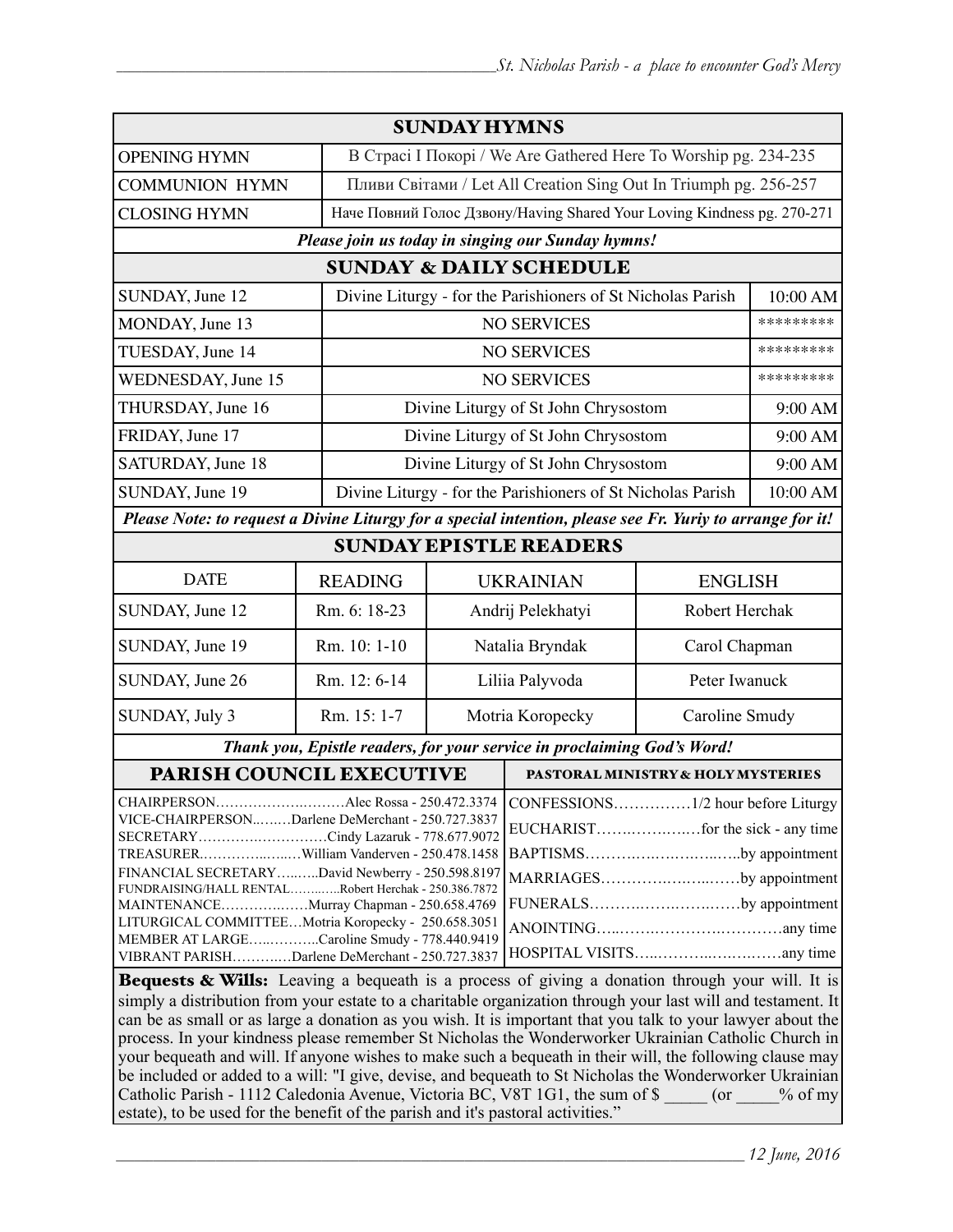# **Vibrant Parish Prayer**

**O** God, Creator of Heaven and Earth! Because of your indescribable love for us, you sent your Only-Begotten Son, Our Lord and Saviour, Jesus Christ - The Way, The Truth, and The Life and our Salvation. In His name, we turn to You. Strengthen our hearts and minds in Christian love and in unity of purpose as we strive to build a Vibrant Parish. Give us the grace to model our lives according to the Word of God. Instill in us the desire to pray and to celebrate the Holy Mysteries as one Christian Family in our Parish Community. Inspire us to follow Your great command to be a servant to the less fortunate among us! Grant this, O Lord, through the mercies and love for mankind of Your Only-Begotten Son with whom You are blessed, together with Your All-Holy, Good and Life-Giving Spirit, now and forever and ever. Amen!



# **The Vibrant Parish**

**A Place To Encounter The Living Christ** Through the word, the Holy Mysteries  $&$  Prayer, Serving One's Neighbor, Leadership Fostering & Serving Unity and Missionary Spirit (His Beatitude Sviatoslav)



# **Молитва Живої Парафії**

**Г**осподи Ісусе Христе, Пастирю Добрий, як колись Ти пригорнув заблуканих овечок, щоб вони пізнали Твій голос і були Твоїм стадом, так і сьогодні глянь ласкаво з небесних висот на нашу парафію та зішли на неї Твого Святого Духа, щоб вона була місцем пізнання радості Доброї Новини. Скріплюй нас Твоєю присутністю та єднай нас кожночасно в молитві. Даруй нам духа служіння ближньому, щоб у нашій парафії кожний міг зустріти Тебе, милостивого Бога. Благослови наш духовний провід Твоєю мудрістю і дай, щоб ніхто з нас не шкодував ні часу, ні талантів, ні матеріальних дібр для розбудови Твого царства. Єднай нас у мирі та злагоді, щоб ми були Твоєю спільнотою любові. Всели в нас місійного духа, щоб ми стали тим світилом євангельського слова, молитви і добрих діл, що кличе кожного до участі в Божественному житті, щоб славилося, Спасе, Твоє Ім'я з безначальним Твоїм Отцем та пресвятим, благим і животворящим Твоїм Духом нині, і повсякчас, і на віки віків. Амінь.

# DIVINE LITURGY PROPERS

*An Anthology for Worship: pg. 337* 

**Troparion, Tone 3:** Let the heavens be glad, let the earth rejoice,\* for the Lord has done a mighty deed with His arm.\* He trampled death by death. He became the first-born of the dead;\* He saved us from the abyss of Hades\* and granted great mercy to the world.

**Troparion, Tone 4:** O you, who glorified Christ:\* princes and bishops,\* monastics and martyrs,\* and steadfast confessors of Christian Ukraine throughout all times,\*pray Christ God to look with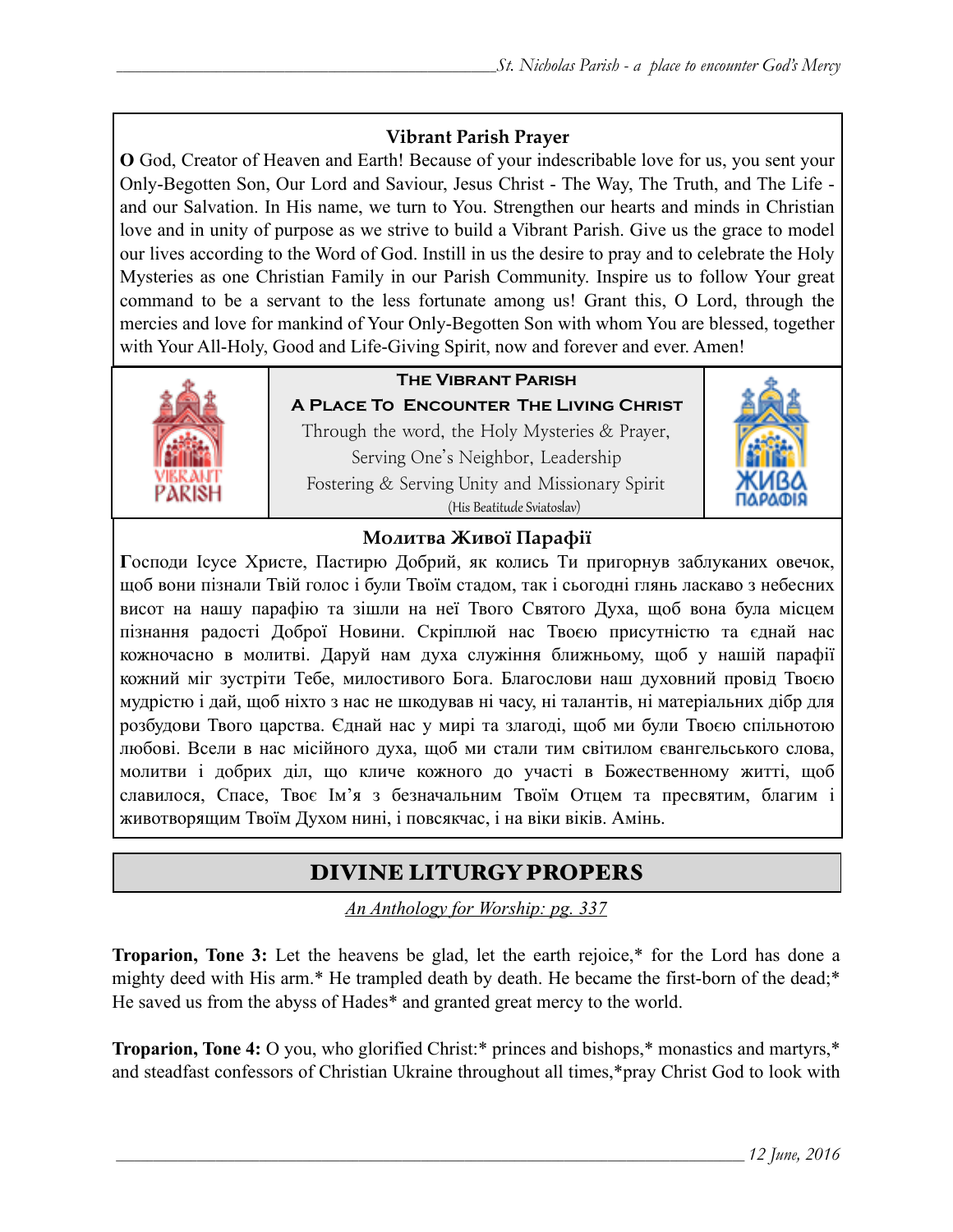favour on our people\* and to grant them the grace to persevere in the faith\* that the souls of prayerful faithful\* who revere your sacred memory\* may be saved.

**Glory: Kontakion, Tone 3:** You rose from the tomb, O compassionate Lord,\* and led us out from the gates of death.\* Today Adam exults and Eve rejoices,\* and the prophets together with the patriarchs\* unceasingly acclaim the divine might of Your power.

**Now: Kontakion, Tone 4:** You shine as bright beacons,\* O God-inspired and righteous saints of our Church.\* By your encouraging example,\* you serve communities of faithful throughout the Christian world.\* Therefore we humbly bow our heads to you\* thanking our great and allgracious God\* Who has made you our intercessors in heaven\* where you pray for our souls.

**Prokeimenon, Tone 3:** Sing to our God, sing; sing to our King, sing. *Verse:* Clap your hands, all you nations; shout unto God with the voice of joy.

**Prokeimenon, Tone 7:** Precious in the sight of the Lord is the death of His venerable ones.

**Epistle - Romans 6:18-23; 8:28-39 - A reading from the letter of St. Paul to the Romans:** Brothers and Sisters, freed from sin, you have become slaves of righteousness. I am speaking in human terms because of the weakness of your nature. For just as you presented the parts of your bodies as slaves to impurity and to lawlessness for lawless ness, so now present them as slaves to righteousness for sanctification. For when you were slaves of sin, you were free from righteousness. But what profit did you get then from the things of which you are now ashamed? For the end of those things is death. But now that you have been freed from sin and have become slaves of God, the benefit that you have leads to sanctification, and its end is eternal life. For the wages of sin is death, but the gift of God is eternal life in Christ Jesus our Lord. We know that all things work for good for those who love God, who are called according to his purpose. For those he foreknew he also predestined to be conformed to the image of his Son, so that he might be the firstborn among many brothers. And those he predestined he also called; and those he called he also justified; and those he justified he also glorified. What then shall we say to this? If God is for us, who can be against us? He who did not spare his own Son but handed him over for us all, how will he not also give us everything else along with him? Who will bring a charge against God's chosen ones? It is God who acquits us. Who will condemn? It is Christ (Jesus) who died, rather, was raised, who also is at the right hand of God, who indeed intercedes for us. What will separate us from the love of Christ? Will anguish, or distress, or persecution, or famine, or nakedness, or peril, or the sword? As it is written: "For your sake we are being slain all the day; we are looked upon as sheep to be slaughtered." No, in all these things we conquer overwhelmingly through him who loved us. For I am convinced that neither death, nor life, nor angels, nor principalities, nor present things, nor future things, nor powers, nor height, nor depth, nor any other creature will be able to separate us from the love of God in Christ Jesus our Lord.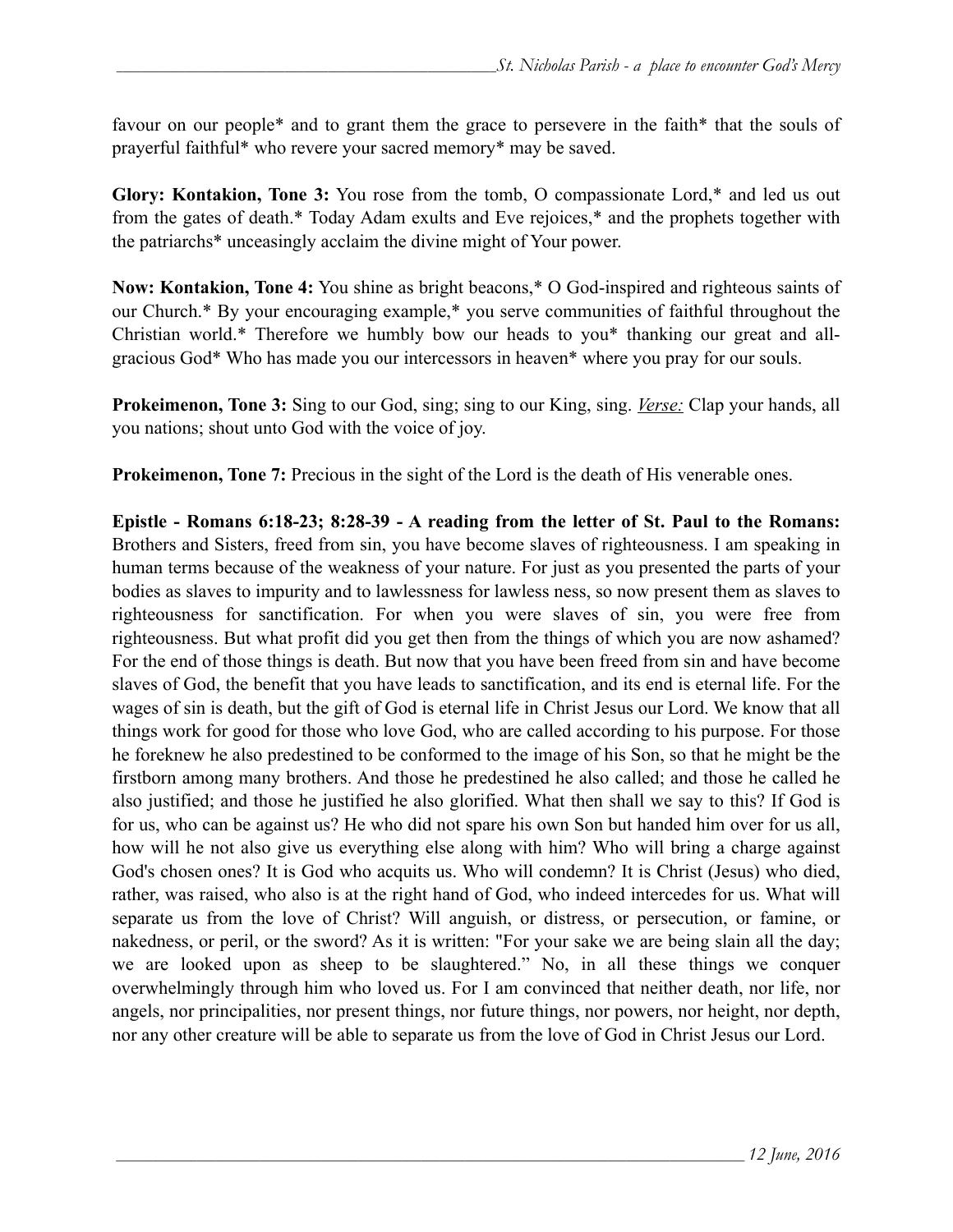**Alleluia, Tone 3:** *Verse:* In You, O Lord, have I hoped that I may not be put to shame for ever. *Verse:* Be a protector unto me, O God, and a house of refuge to save me. *Verse:* Blessed is the man who fears the Lord; he shall delight exceedingly

**Gospel - Mattew 8:5-13 -** At that time, when Jesus entered Capernaum, a centurion approached him and appealed to him, saying, "Lord, my servant is lying at home paralyzed, suffering dreadfully." He said to him, "I will come and cure him." The centurion said in reply, "Lord, I am not worthy to have you enter under my roof; only say the word and my servant will be healed. For I too am a person subject to authority, with soldiers subject to me. And I say to one, 'Go,' and he goes; and to another, 'Come here,' and he comes; and to my slave, 'Do this,' and he does it." When Jesus heard this, he was amazed and said to those following him, "Amen, I say to you, in no one in Israel have I found such faith. I say to you, many will come from the east and the west, and will recline with Abraham, Isaac, and Jacob at the banquet in the kingdom of heaven, but the children of the kingdom will be driven out into the outer darkness, where there will be wailing and grinding of teeth." And Jesus said to the centurion, "You may go; as you have believed, let it be done for you." And at that very hour (his) servant was healed.

**Communion Hymn:** Praise the Lord from the heavens;\* praise Him in the highest.\* Rejoice in the Lord, O you just;\* praise befits the righteous.\* Alleluia, alleluia,\* alleluia.



**Тропар, глас 3:** Нехай веселяться небеснії, нехай радуються земляни,\* бо показав владу рукою Своєю Господь,\* Він смертю смерть подолав,\* первістоком з-поміж мертвих став,\* визволив нас із глибин аду,\* і подав світові велику милість.

**Тропар, глас 4:** Христославні князі і святителі, преподобні і мученики, і незламні ісповідники всіх часів християнської України, моліть Христа Бога, щоб він споглянув ласкавим оком на наш народ, і дав йому ласку витривати у вірі, і щоб спаслися душі богомольних вірних, що вшановують священну вашу пам'ять.

**Слава: Кондак, глас 3:** Воскрес Ти нині з гробу, Щедрий,\* і нас візвів із брам смерти;\* нині Адам веселиться і радіє Єва,\* разом же і пророки з патріярхами безустанно оспівують\* божественну могутність влади Твоєї.

**Нині: Кондак, глас 4:** Ясними світилами ви сяєте, Богом натхненні праведники нашої церкви, і прикладом заохотливим служите громадам вірних по всьому християнському світі. Тому-то в покорі схиляємо перед вами наші голови, дякуючи великому і вселаскавому Богові, що вчинив вас нашими заступниками в небі і молільниками за душі наші.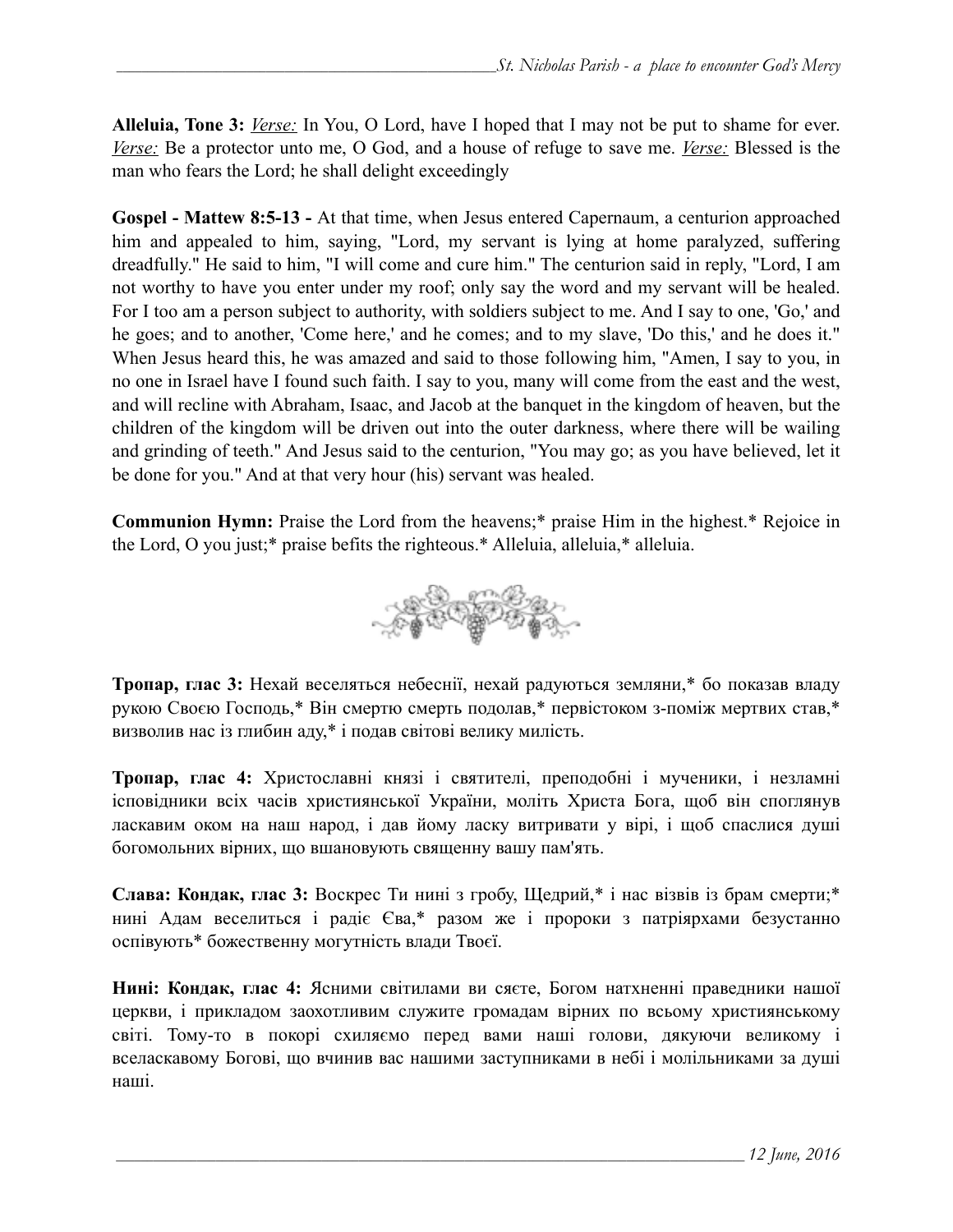**Прокімен, глас 3:** Співайте Богові нашому, співайте;\* співайте цареві нашому, співайте. *Стих:* Всі народи, заплещіть руками, кликніть до Бога голосом радости.

**Прокімен, глас 7:** Чесна перед Господом смерть преподобних його.

**Апостол - 6:18-23; 8:28-39 - До Римлян послання Св. Ап. Павла читання:** Браття і сестри, a звільнившися від гріха, стали рабами праведности. Говорю я по-людському, через неміч вашого тіла. Бо як ви віддавали були члени ваші за рабів нечистості й беззаконню на беззаконня, так тепер віддайте члени ваші за рабів праведности на освячення. Бо коли були ви рабами гріха, то були вільні від праведности. Який же плід ви мали тоді? Такі речі, що ними соромитесь тепер, бо кінець їх то смерть. А тепер, звільнившися від гріха й ставши рабами Богові, маєте плід ваш на освячення, а кінець життя вічне. Бо заплата за гріх смерть, а дар Божий вічне життя в Христі Ісусі, Господі нашім! І знаємо, що тим, хто любить Бога, хто покликаний Його постановою, усе допомагає на добре. Бо кого Він передбачив, тих і призначив, щоб були подібні до образу Сина Його, щоб Він був перворідним поміж багатьма братами. А кого Він призначив, тих і покликав, а кого покликав, тих і виправдав, а кого виправдав, тих і прославив. Що ж скажем на це? Коли за нас Бог, то хто проти нас? Той же, Хто Сина Свого не пожалів, але видав Його за всіх нас, як же не дав би Він нам із Ним і всього? Хто оскаржувати буде Божих вибранців? Бог Той, що виправдує. Хто ж той, що засуджує? Христос Ісус є Той, що вмер, надто й воскрес, Він праворуч Бога, і Він і заступається за нас. Хто нас розлучить від любови Христової? Чи недоля, чи утиск, чи переслідування, чи голод, чи нагота, чи небезпека, чи меч? Як написано: За Тебе нас цілий день умертвляють, нас уважають за овець, приречених на заколення. Але в цьому всьому ми перемагаємо Тим, Хто нас полюбив. Бо я пересвідчився, що ні смерть, ні життя, ні Анголи, ні влади, ні теперішнє, ні майбутнє, ні сили, ні вишина, ні глибина, ані інше яке створіння не зможе відлучити нас від любови Божої, яка в Христі Ісусі, Господі нашім!

**Алилуя, глас 3:** *Стих:* Вислухає тебе Господь у день печалі, захистить тебе ім'я Бога Якова. *Стих:* Господи, спаси царя і вислухай нас, коли будемо взивати до Тебе. *Стих:* Блажен муж, що боїться Господа, заповіді Його дуже любі Йому.

**Євангеліє - Матея 8:5-13 -** У той час, коли Ісус увійшов у Капернаум, приступив до нього сотник, благаючи його словами: "Господи, слуга мій лежить дома розслаблений і мучиться тяжко." Ісус каже до нього: "Я прийду й оздоровлю його." Тоді сотник у відповідь мовив: "Господи, я недостойний, щоб ти ввійшов під мою покрівлю, але скажи лише слово і слуга мій видужає. Бо і я теж підвладний чоловік, маю вояків під собою, і кажу цьому: Іди, – і йде, а тому: Ходи, – і приходить; і слузі моєму: Зроби це, – і він робить." Почувши це Ісус, здивувався і сказав тим, що за ним ішли: "Істинно кажу вам: Ні в кого в Ізраїлі я не знайшов такої віри. Кажу вам, що багато прийде зо сходу й заходу, і засядуть з Авраамом, Ісааком та Яковом у Царстві Небеснім, а сини царства будуть викинуті геть у темряву кромішню, де буде плач і скрегіт зубів." І сказав Ісус сотникові: "Йди, хай тобі станеться за твоєю вірою!" І видужав слуга тієї ж години.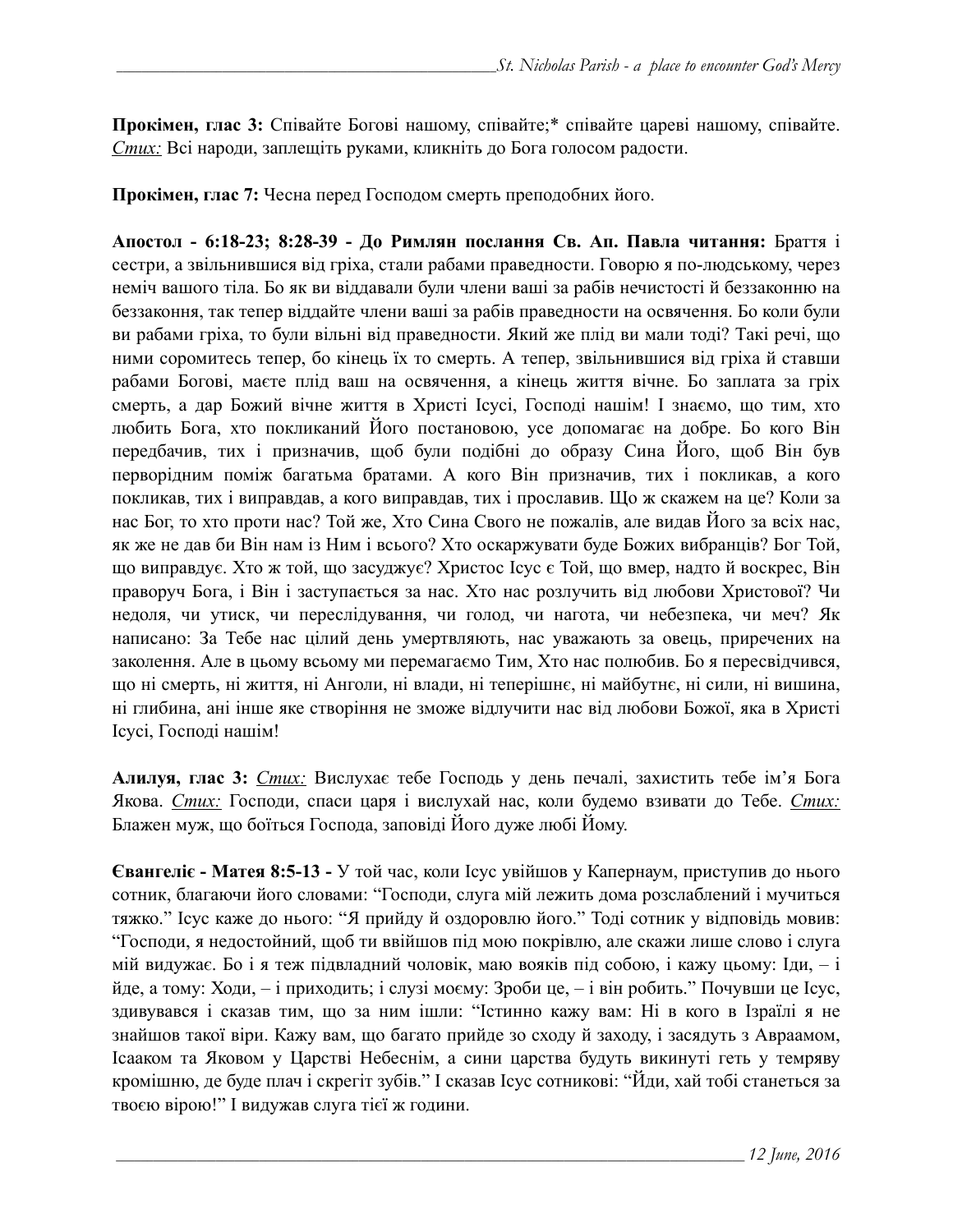**Причасний:** Хваліте Господа з небес,\* хваліте Його на висотах. Радуйтеся, праведні, у Господі, правим належить похвала. Алилуя, алилуя, алилуя!

# ANNOUNCEMENTS

- ✦**ZABAVA-VESELKA PARTY-POTLUCK DINNER & DANCE:** Saturday, June 18th; 5:00 PM Happy Hour; 6:00-Potluck; 7:00- Graduation Announcements; 7:30- Zabava. This is a potluck dinner please bring choice of main dish, salad or dessert. It is also bring your own alcohol. \$10.00 donation per family to cover expenses.
- ✦**HAPPY BIRTHDAY** to all those who celebrated their birthdays this past week. May the Lord Our God continue to bless you abundantly and the Holy Mother of God protects you at all times. Многая Літа!
- ✦**WE NEED YOUR HELP:** Dear Parishioners. You probably noticed that we trimmed all the chestnut tress on the church property and we removed one tree for a cost of \$1,500. We want to let you know that we received a donation in the amount of \$1,000 towards this expense and we would welcome any donations to cover the rest of this cost. We also received another generous donations in the amount of \$1,000 to cover the cost of the repair of our industrial fridge in the kitchen. May God bless our donors abundantly for their generous donations to support our parish.
- ✦**THE DIVINE LITURGY AN ANTHOLOGY FOR WORSHIP:** books have been purchased and we would be most appreciative for any donations to offset the costs of the books (\$400.00). This is a one-volume source for singing the Divine Liturgy in English with sections in Ukrainian. This book contains Sundays, Festal and Weekday Musical Settings for the Divine Liturgy of St. John Chrysostom, Music for the Liturgy of Saint Basil the Great, the Hours in English, Propers for the Liturgical Year, Tables for Scriptural Readings, Hymns and Carols, Blessings and Other Brief Rites. May the use of the Anthology bring abundant blessings to all of us, and with one voice and one heart sing the praises of the Father, Son and Holy Spirit, now and forever. Amen.
- ✦**MOLEBEN TO CHRIST THE LOVER OF MANKIND:** please join us for Moleben every Wednesday at 7PM.
- ✦**JOIN OUR CHOIR:** Do you enjoy singing? Please consider joining our St Nicholas Parish Choir and remember that we ALWAYS looking for new members! Contact Motria Koropecky for details at 250.658.3051
- ✦**VIBRANT PARISH PRAYER:** Please help yourself to a copy of the Vibrant Parish Prayer card located in each pew. You are most welcome to take one home with you. This prayer is recited at the end of each Liturgy. "It is in our parish the faithful most frequently encounter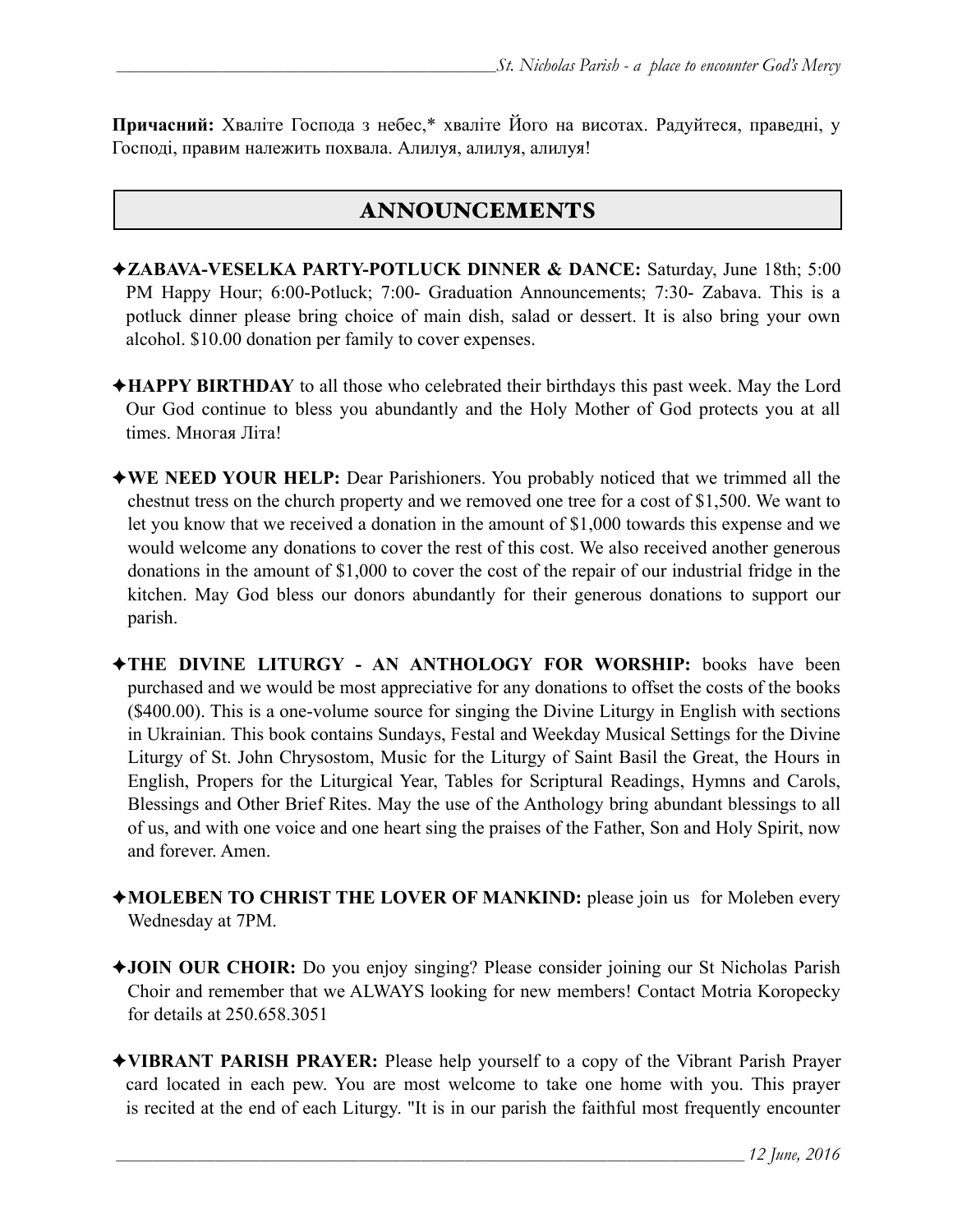Christ through Christian instruction, community prayer and service to ones neighbour. In promoting and enlivening our parish life, we also enliven the entire Church."

- ✦**CATECHISM ANNOUNCEMENT:** "*And they were bringing to Him also the infants, in order that He may be touching them; but after the disciples saw it, they rebuked them. But Jesus called them to Himself and said, Let alone the little children to come to Me, and cease hindering them; for of such is the kingdom of God*." We are happy to welcome all children to our St. Nicholas The Wonderworker catechism program. Weekly classes are scheduled Sunday morning during Divine Liturgy. We want your children to learn more about their Catholic faith, sacred scripture, feast days, and religious practices and customs of the Ukrainian Catholic church. If you have any questions, please do not hesitate to contact Marian Chalifoux at 250.507.1005
- ✦**PRAYER REQUEST:** Please keep in your prayers members of our parish, our family and friends who are ailing, are in hospitals, nursing homes and those who are not able to join actively in their community.
- ✦**THRIFTY'S PRE-PAID FOOD CARDS** We all have to buy groceries. Why not have 6% of it returned back to the church at no extra charge! Cards are available in \$100, \$200, and \$500 denominations. Talk to Alec after today's liturgy to pre- order your cards. We need to sell A LOT of them! We encourage you to consider purchasing them for yourselves as gifts too.
- ✦**TRAVELING ICON:** Anyone interested in gracing their home with Christ The Teacher Icon can call Darlene DeMerchant at 250.727.3837
- ✦**RENOVATIONS TO THE RECTORY:** In our today's world, everything is costing more and more money. We as a Parish community really need your help. We need your financial help toward the costs of the renovations to the rectory. Renovation Fund is \$30,000 but we are still short over \$15,000 of our goal. We need to rebuild the front porch and steps and the rear stairs as well as do seismic upgrade to the basement which will cost us approximately \$25,000. Please consider donating generously to this work. We thank you and pray for you!
- ✦**SUNDAY COFFEE VOLUNTEERS** act as hosts and serve light refreshments following the Sunday morning Divine Liturgy, providing an opportunity for the faithful to socialize with friends and visitors following their shared worship experience. We thank all of our parishioners who kind volunteer to serve refreshments. Whether you are new to the Parish, or are a longtime members, please join us for coffee.
- **★BE A STEWARD:** Have you ever wondered what more can you do to help our parish? Here are some suggestions: **Steward** of property security; **Steward** of grounds cleaning; **Steward** of cleaning church; **Steward** of church linen; **Steward** of outreach; **Steward** of caring; **Steward** of prayer; **Steward** of service. Quite often, our homebound or senior members, once active in their younger years, want to find purpose in their senior years. It's not only about doing but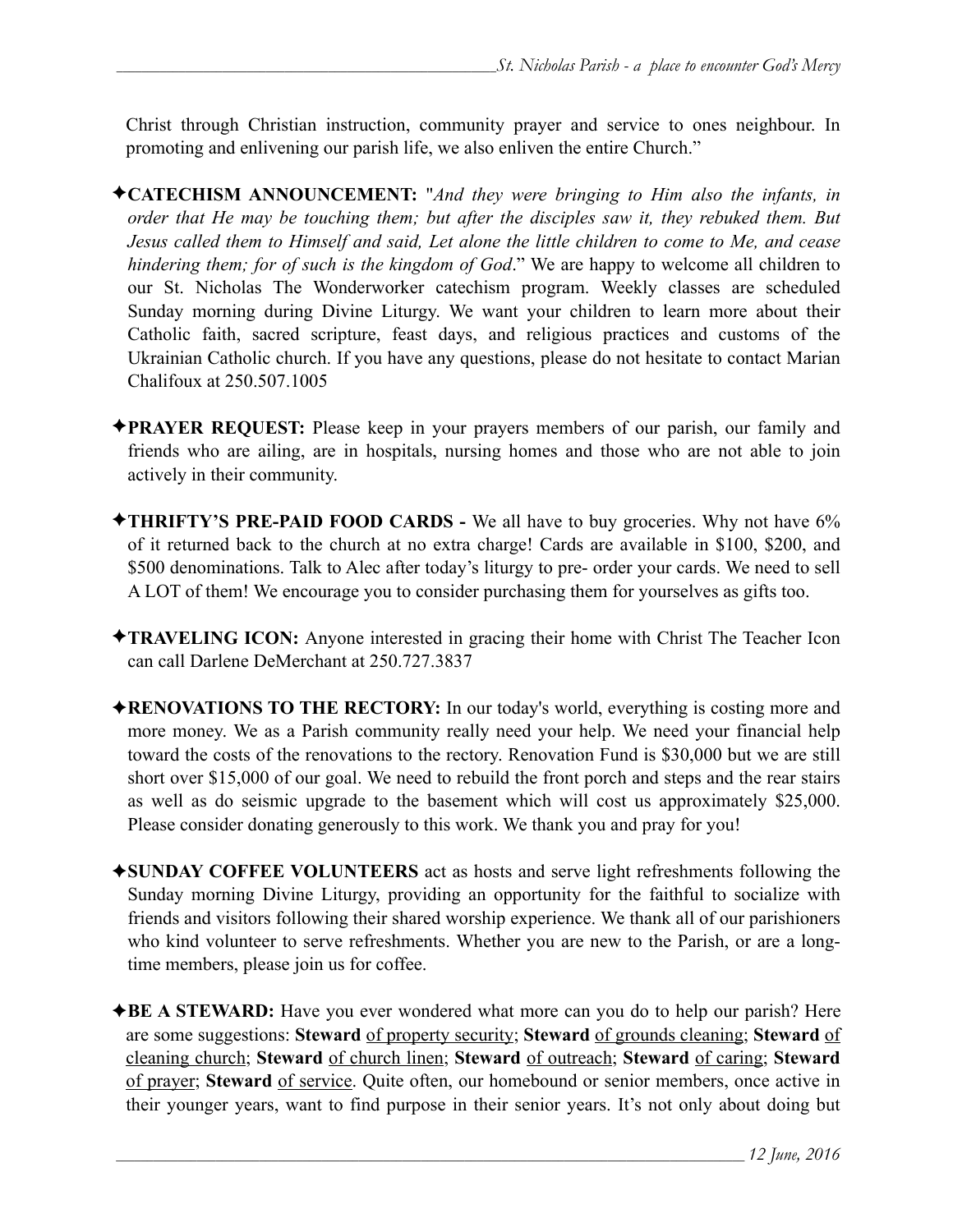about "BEING" present to others. Contact Fr. Yuriy **OR** Darlene DeMerchant for more information. You will be amazed how "BEING" can make a difference.

✦**SUNDAY, JUNE 5 DONATION:** Coffee: \$31.00; Vigil lights: \$17.00; Loose collection: \$27.00; Envelope collection: \$1,207.44; Pre-authorized payments May 30 to June 5: \$330.00

## STEWARDSHIP: SHARING GIFTS OF TIME, TALENT & TREASURE

**Christian Stewardship** is a way of life based on the awareness that everything we have and everything we care comes from God.

 A Christian steward is one who receive's God's gifts gratefully, cherishes and tends them in a responsible manner, shares them in justice, and love with others, and returns them with increase to the Lord.

 Each of us is called to practise stewardship. We are called to look outward and to place ourselves at the service of our community, especially those most in need.

 This Christmas St. Nicholas Parish has chosen to support Anawim House ([www.anawimhouse.com\)](http://www.anawimhouse.com) with donations of **non-perishable food items, toiletries, and gently used clothing**. The Anawim Companion Society provides for the charitable needs of people living in poverty. At the Anawim House, people receive help, care and counsel. Basic needs are met in a safe home where people come to and feel like they are part of a community. The Anawim House is an adult only facility. Outreach day programs are offered to those in need of companionship and sharing 6 days per week.

 Clearly labelled boxes have been placed in the entrance of the church for donations. Items most in need include:

**Toiletries** - shampoo, razors, soap, shaving cream, toothbrushes, toothpaste

**Non-Perishable Food Items** - pastas, tomato sauce, cereals, tuna, coffee, sugar, canned fruit, soup bases

**Clothing gently used** - jeans, t-shirts, sweaters, warm and waterproof jackets

 Our parish is blessed by the excellent spirit and generosity of those parishioners who live out their life and faith in the service of others. Thank you so much in advance for you help. Good bless you!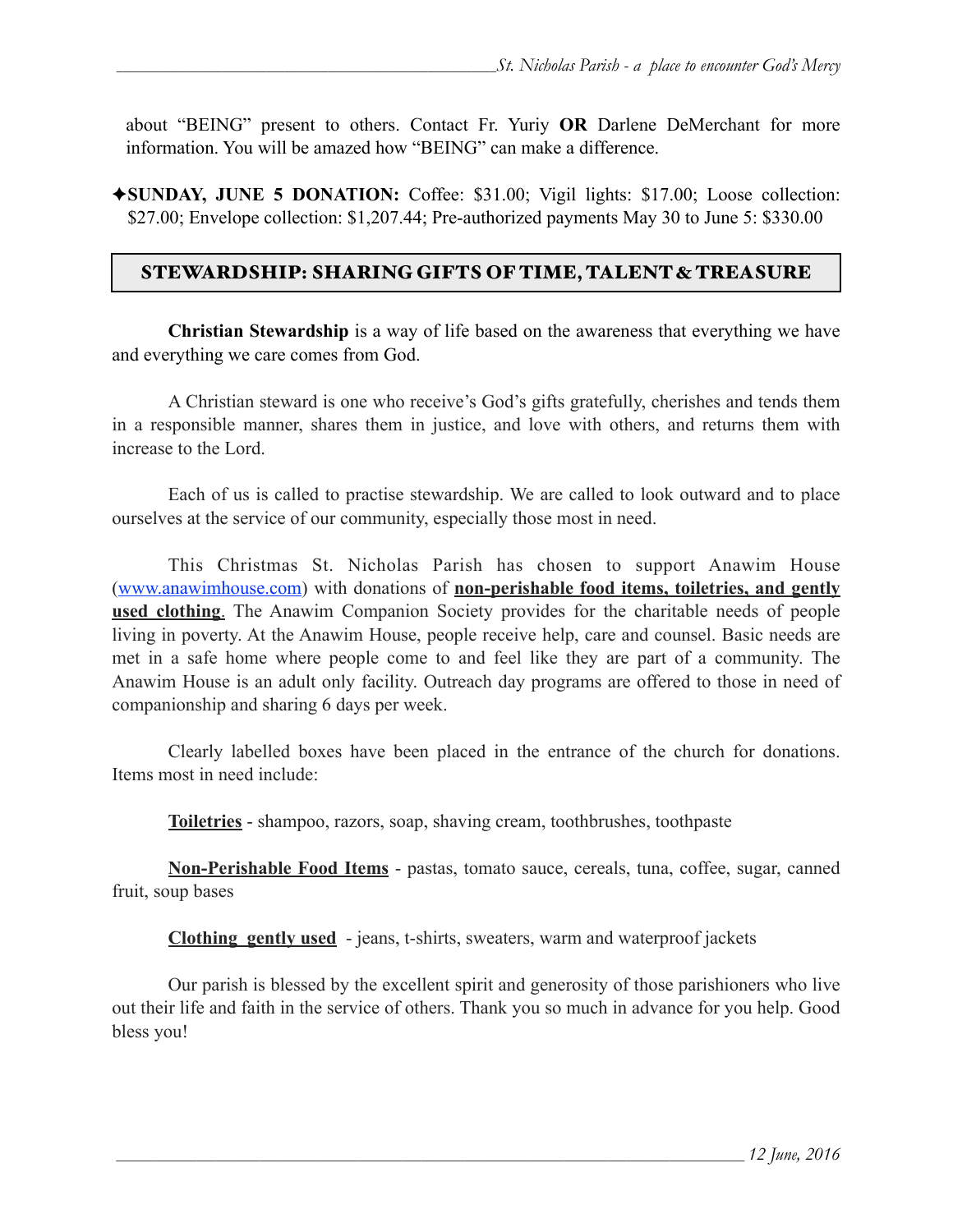# CAMP ST. VOLODYMYR - 21-28 AUGUST, 2016

 The purpose of camp is to provide an opportunity for youth to experience God through nature and the companionship of others. Children will experience Ukrainian language and culture during camp along with games, religious activities, hikes, sports, arts and crafts, camp fires, water activities and other summer camp activities. This marks the 33<sup>nd</sup> year of our Ukrainian Catholic Summer Camp. Camp will take place in Kelowna at the OAC facility. Camp offers a wide range of activities for campers aged 7-15 (as of December 31, 2016). Registration is available online via Eventbrite "Camp St. Volodymyr BC 2016."

## **Early bird registration Ends July 7, 2016.**

## **WAYS TO HELP**

VOLUNTEER: Camp St. Volodymyr is a nonprofit camp, run on a volunteer basis. If you are interested in helping at this year's camp as a counsellor, chef, arts & crafts or cultural coordinator please contact Jennifer. Applications forms for counsellors are due June 15, 2016. All volunteers will be subject to a criminal records check and must sign the camp code of conduct. For more information contact Jennifer Caldwell @ 604.220.0584 or jennsawka@hotmail.com. Visit our website via [www.nweparchy.ca](http://www.nweparchy.ca)

DONATE: We are always happy to accept food donations of vegetables, fruits, cereals, and treats for children such as cakes, cookies, as well as monetary donations. Tax receipts can be issued with donations of \$25 or more.

# **NEWS**

## Pope sets up group to allocate crisis funds in Ukraine

After raising funds for humanitarian relief in Ukraine through a special collection in Europe, Pope Francis has established a committee to decipher the most urgent needs and get help to where it's most needed.

According to a June 9 communique from the Vatican "the Pope has decided to establish a specific technical committee on-site, composed of a president and four members" to help with the distribution of the funds raised through the collection.

 The president of the committee, appointed by the Vatican's Secretary of State Cardinal Pietro Parolin in a recent letter, is Bishop Jan Sobilo, auxiliary bishop of the Diocese of Kharkiv-Zaporizhia. The Latin rite diocese is located in northeastern Ukraine, near to the front line of the separatist-held areas in Luhansk and Donetsk oblasts.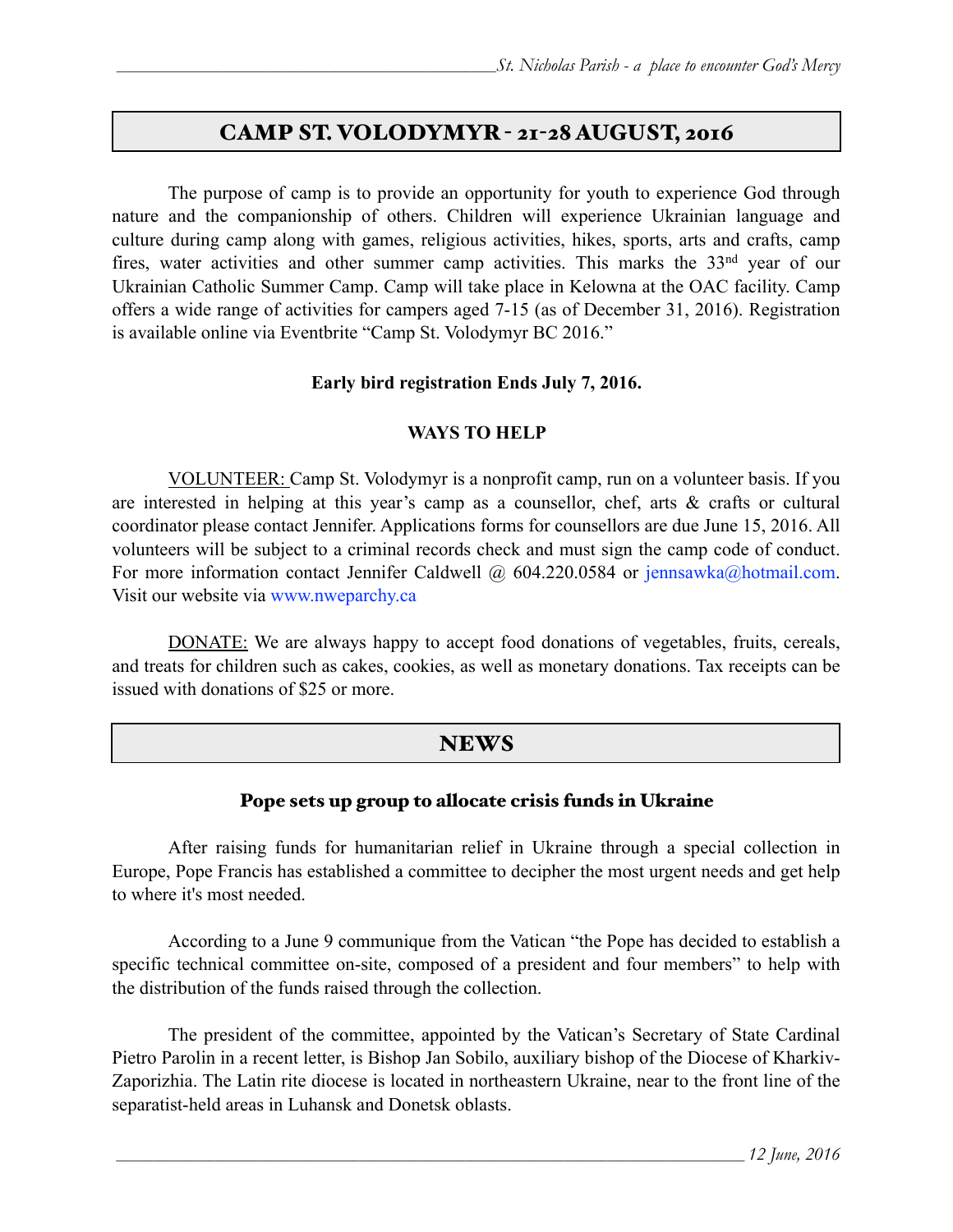It will be up to Bishop Sobilo, a native of Poland, to name the other members of the committee apart from one, who will be appointed jointly by the *Caritas Internationalis* and the Pontifical Council *Cor Unum*.

The formation of the committee, which has been given a year-long mandate, follows Pope Francis' decision to take up an April 24 collection in all the Catholic parishes of Europe to promote humanitarian support for all those suffering or displaced due to the fighting in eastern Ukraine.

Conflict erupted in Ukraine in November 2013, when the former government refused to sign the Association Agreement with the European Union, leading to months of violent protests.

Tensions deepened in February 2014, when the country's former president was ousted following the protests, and a new government appointed. In March of that year, Ukraine's eastern peninsula of Crimea was annexed by Russia, and pro-Russian separatists have since taken control of eastern portions of Ukraine.

More than 6,500 people, including civilians, have died in the fighting between Ukraine's military and the separatists. Roughly 2 million others have been forced to flee due to violence and a lack of basic humanitarian necessities such as food and medicine.

The rebels have been supported by both Russian arms and troops, according to both Ukraine and Western nations. A ceasefire was brokered and officially began Feb. 15, 2015; however, the agreement fell through and low-level fighting has continued, with new deaths reported each day.

Pope Francis' collection was aimed "exclusively for the benefit of the victims of the war, without distinction of religion, confession, or ethnicity."

The headquarters of the new committee tasked with distributing the funds raised will be located in the Curia of the Kharkiv-Zaporizhia diocese. Those who work with the committee, either at the headquarters or in the field, will do so on a volunteer basis to ensure that all of the funds raised by the collection will benefit those affected by the war.

 According to the Vatican communique, Cardinal Parolin's letter appointing the committee's president also stipulated certain conditions for proposals on what the funds will be used for.

 One stressed that any proposals must be received directly from inter-religious or interconfessional establishments, from individuals areas of need, or from individual bishops, including non-Catholics, where there are no formal establishments.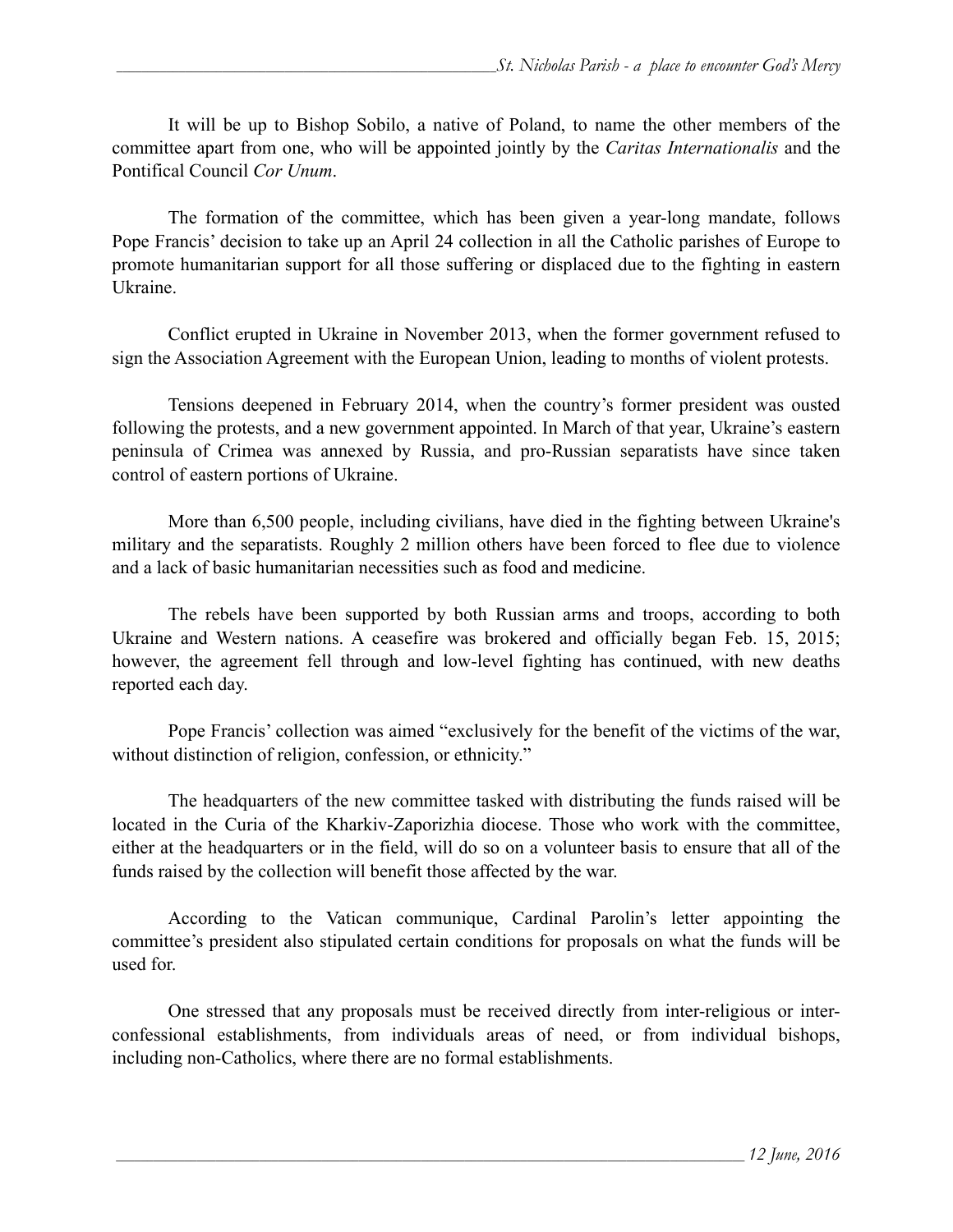Since the collection and the committee are personal initiatives of the Pope, the final referents of the project are the Secretariat of State and the Pontifical Council Cor Unum, which can be contacted through the Apostolic Nunciature in Ukraine.

 The "technical supervision" of the implementation of the committee's work, however, has been entrusted to Cor Unum.

 In an exclusive, sit-down interview with CNA last month, Patriarch Sviatoslav Shevchuk, head of the Ukrainian Greek Catholic Church, said Ukrainians are grateful for the Pope's help and attention to the conflict.

"We are very grateful to the Holy Father for his initiative, first of all to bring attention of the international community to the suffering of Ukrainian citizens in Ukraine."

 All Christians, both Catholic and Orthodox, are willing to cooperate with the Pope in his initiative in order to reach the people who are suffering and in need, he said, expressing his gratitude that Francis "is trying to awaken the consciousness of European Christians to that silence about the unjust war against Ukraine."

### *catholicnewsagency.com*

## The Holy and Great Council: Pope sending observers to Orthodox meeting

Pope Francis will send high-level observers to the pan-Orthodox council meeting in Crete as a sign of respect, support and encouragement of the Orthodox Church.

The Holy and Great Council of the Orthodox Church was scheduled to open June 19, which is Pentecost on the Julian calendar, and run through June 26.

Ecumenical Patriarch Bartholomew of Constantinople invited Pope Francis to send observers to the meeting on the Greek island of Crete, and the pope chose Cardinal Kurt Koch and Bishop Brian Farrell, respectively the president and secretary of the Pontifical Council for Promoting Christian Unity.

Sending the Vatican's top ecumenical officers demonstrates that "it is the Holy Father's judgment that this is supremely important for the Orthodox, for our relationship with the Orthodox Church and, beyond that, it's supremely important for the Christian witness in a world that is ever more confused about the role of religion," Bishop Farrell told Catholic News Service June 8.

Council members - 24 bishops from each of the 14 autocephalous Orthodox churches are scheduled to approve six documents, including statements on: the mission of the Orthodox Church in the contemporary world; the pastoral care of Orthodox living outside their church's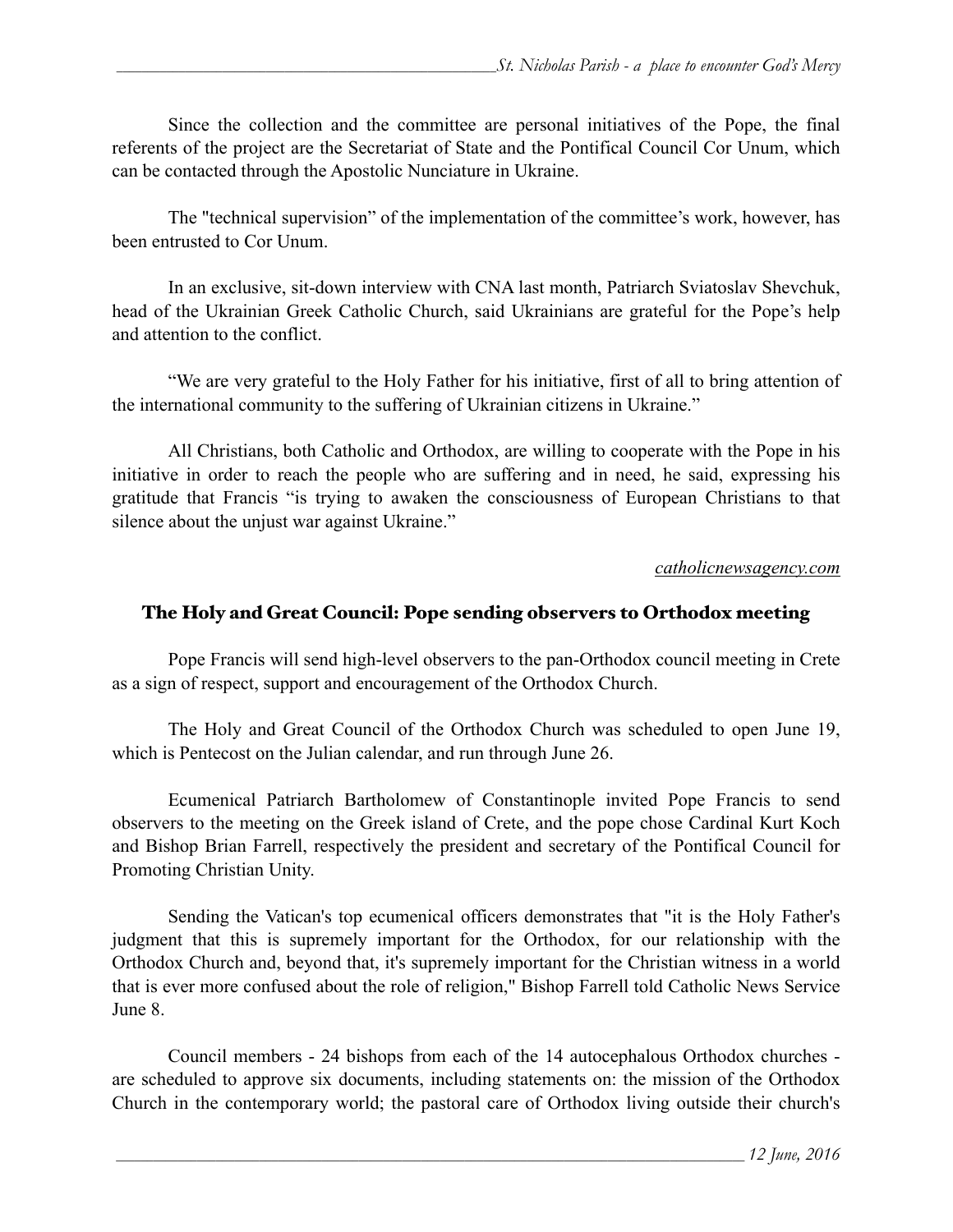traditional homeland; how the autonomy of new Orthodox churches is determined; rules regarding marriage; the importance of fasting; and relations with other Christians.

Leaders of the Orthodox churches have been discussing hopes for such a meeting for almost 100 years. Planning meetings began in the 1960s, but even as the start date drew near, there were some fears that not all 14 self-governing Orthodox churches would send delegations.

The Orthodox Church of Bulgaria demanded June 1 that the meeting be postponed until a discussion could be held on its list of concerns, which included criticism of the how little the texts under consideration could be amended. The Bulgarians also objected to the invitation of observers from non-Orthodox churches and said they would not participate if the meeting went ahead as scheduled.

 After the Antiochian Orthodox Church also asked for a delay and signalled a willingness to stay away from the meeting, a Russian Orthodox leader asked June 3 that a pre-council meeting be held by June 10 to work out some of the remaining concerns.

 The Ecumenical Patriarchate, however, issued a statement June 6 saying the process already agreed upon by the heads of the 14 churches would not change and calling upon all 14 churches "to rise to the occasion and participate, on the pre-determined dates, in the sessions of the Holy and Great Council." The Catholic Church is hopeful that the council will take place, Bishop Farrell said.

"Every process that highlights and strengthens unity among Christ's followers is in line with the Gospel and every process that does not bring about unity is a negation of the prayer of Jesus at the Last Supper" that his disciples be one, the bishop said. "It is hugely important for Christianity and, therefore, for the Catholic Church that the pan-Orthodox council be an effective sign of the unity of Orthodoxy."

Bishop Farrell said the Orthodox decision to open the meeting on Pentecost is not simply symbolic, but is a spiritual affirmation that the meeting and its deliberations must be guided by the Holy Spirit.

Among all the churches and Christian communities the Catholic Church has formal relations with, the Orthodox are unique. The Catholic Church recognizes the Orthodox as a "sister church," which has maintained apostolic succession of its bishops, a valid priesthood and sacraments. However, different Orthodox churches and, especially different sectors within those churches, do not always recognize the Catholic Church as a "sister church" with valid sacraments; the draft Orthodox document on relations with other Christian churches does not directly address the issue, but insists ecumenical dialogue is "imperative."